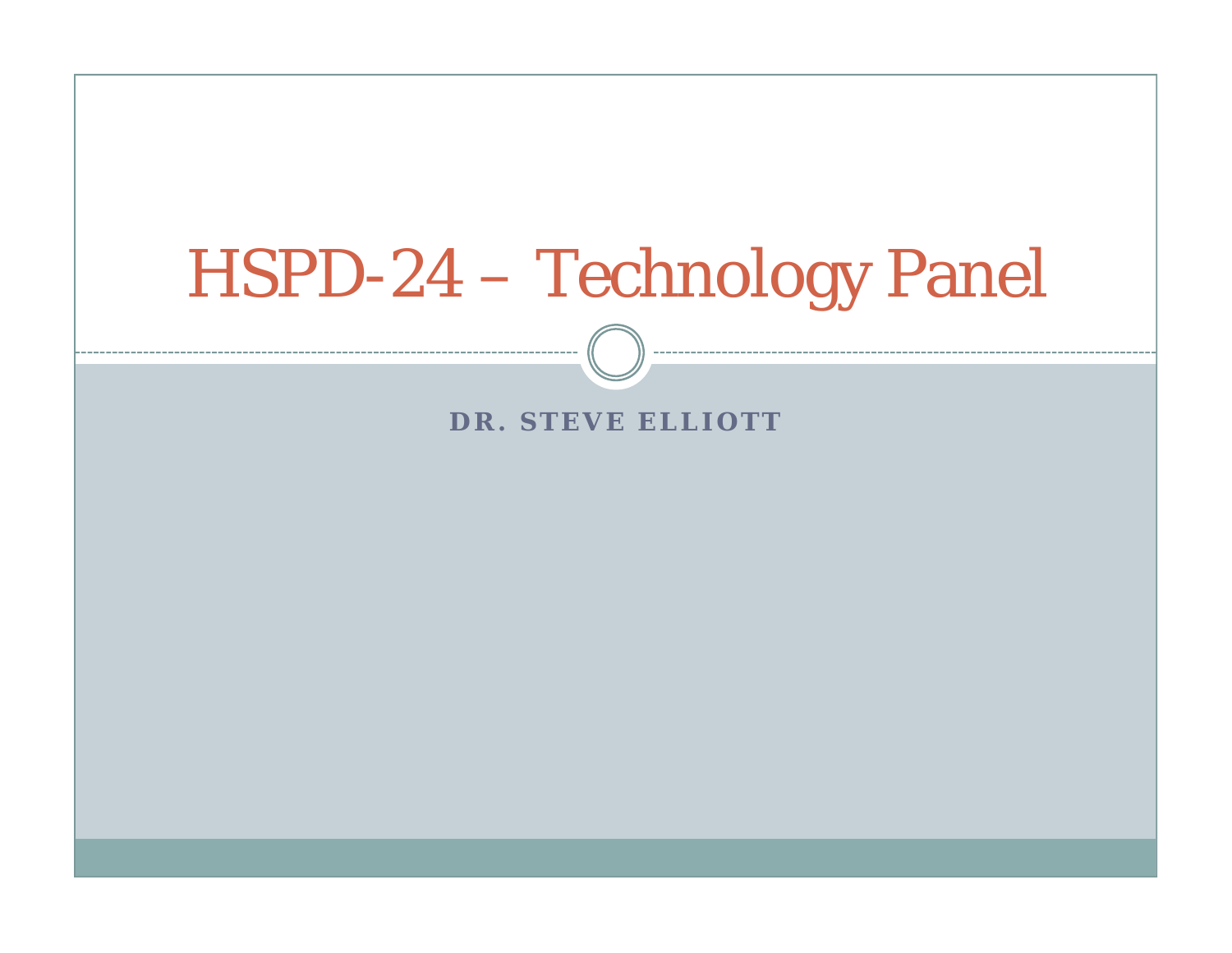#### Growth of Government-wide Biometrics Policy

- Executive Order 12881
- $\bullet$  HSPD-6
- Executive Order 13354
- $\bullet$  HSPD-11
- $\bullet$  HSPD-12
- $\bullet$  HSPD-15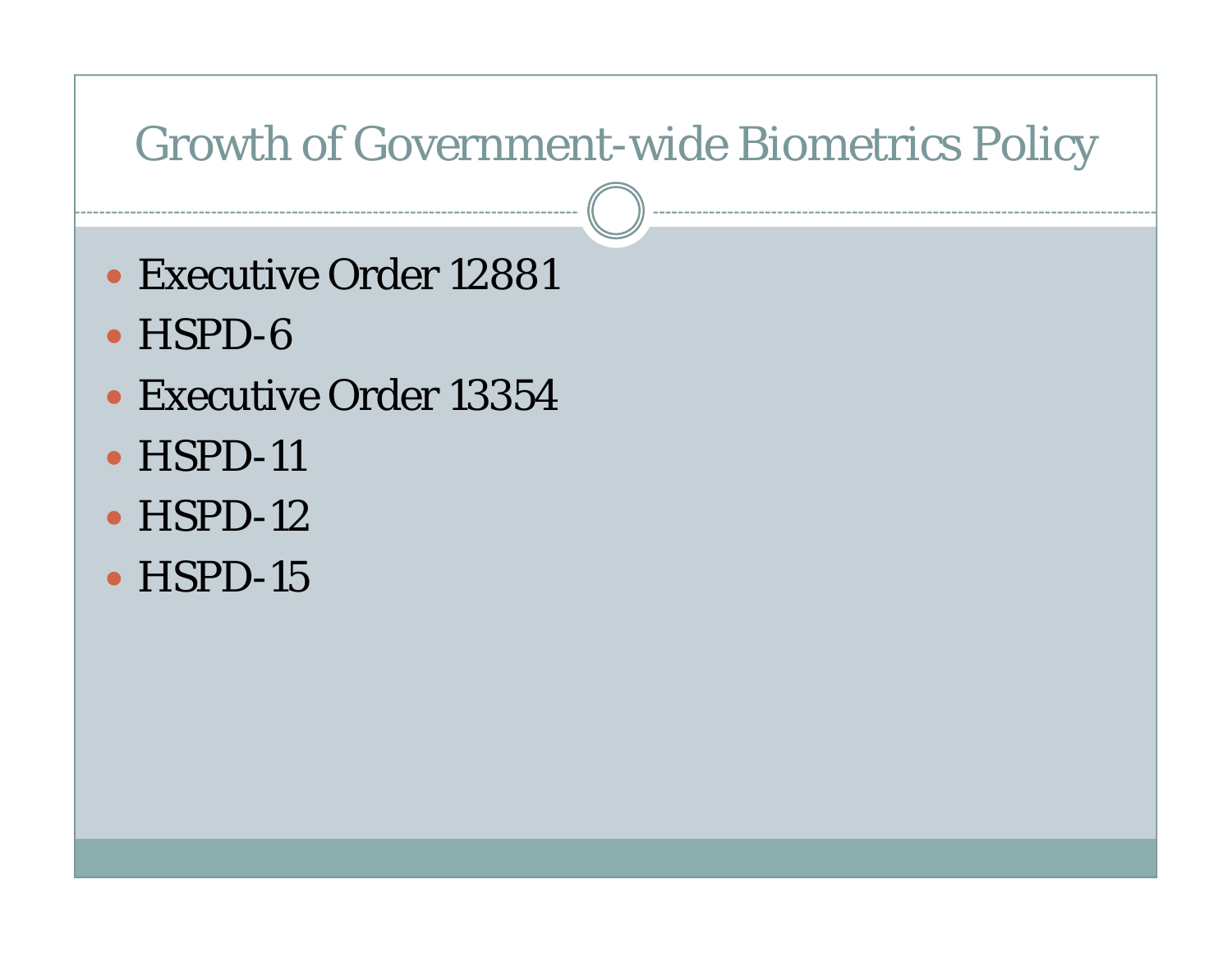### How can academia help

- Play an active role to meet the challenges associated with government ID management requirements
	- { Core R&D
	- o Applied R&D
		- $\blacktriangleright$  Participation on standards
		- $\blacktriangleright$  Testing and Evaluation of Products
		- $\blacktriangleright$  Working with certification bodies
		- $\ast$  Training (external and within the curriculum)
		- $\blacktriangleright$  Testing effectiveness of standards
		- $\blacktriangleright$  Play an advisory role for those that need to implement standards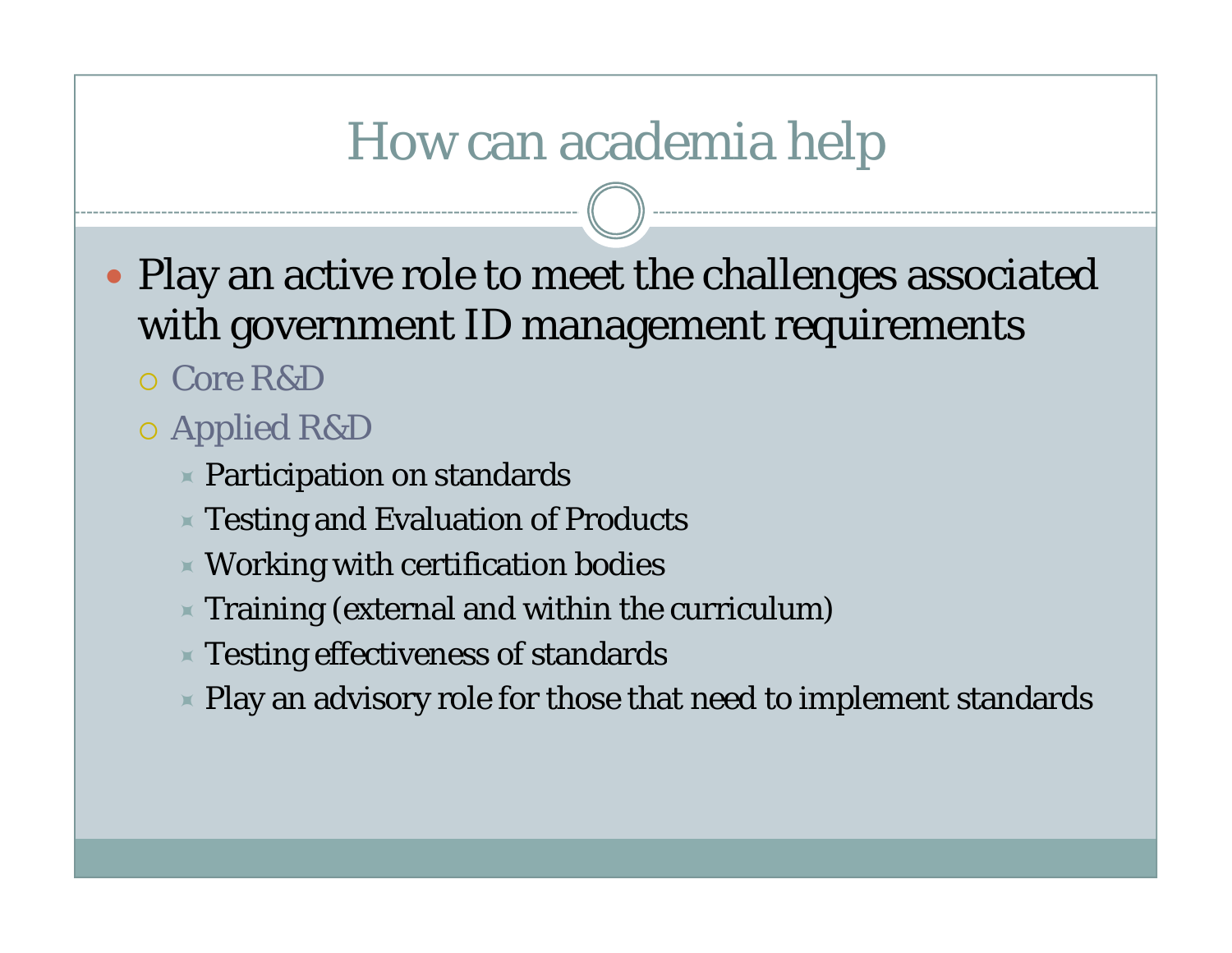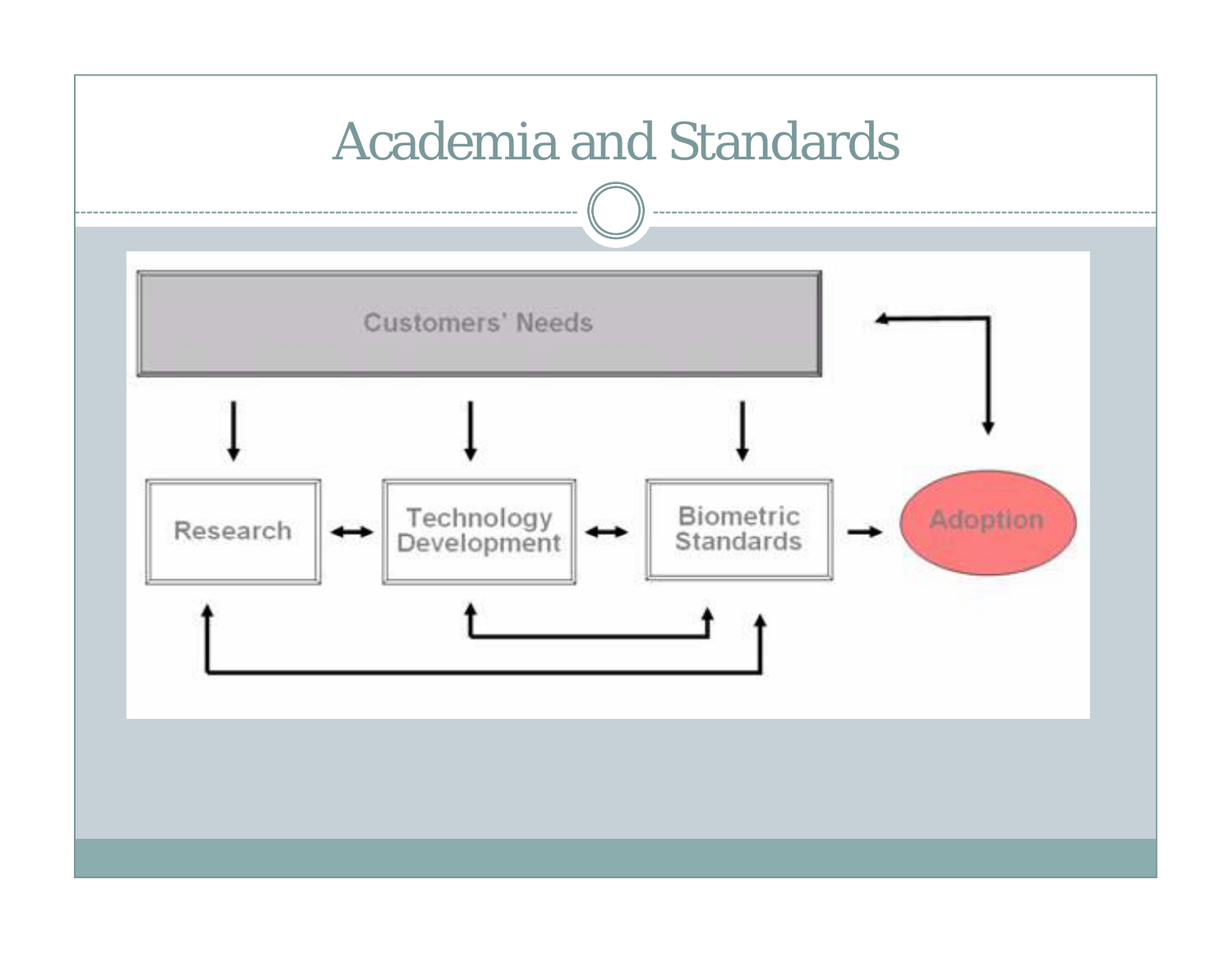# Interoperability of Fingerprint Sensors

- HSPD 24 highlights the importance of using compatible methods of data collection
- Fingerprint sensors introduce distortions and variations in the images captured by the sensor
- Matching fingerprints collected on different types of sensors increases probability of false accepts and false rejects
- Fingerprints collected at border control might not work well with fingerprints collected on a mobile device in the field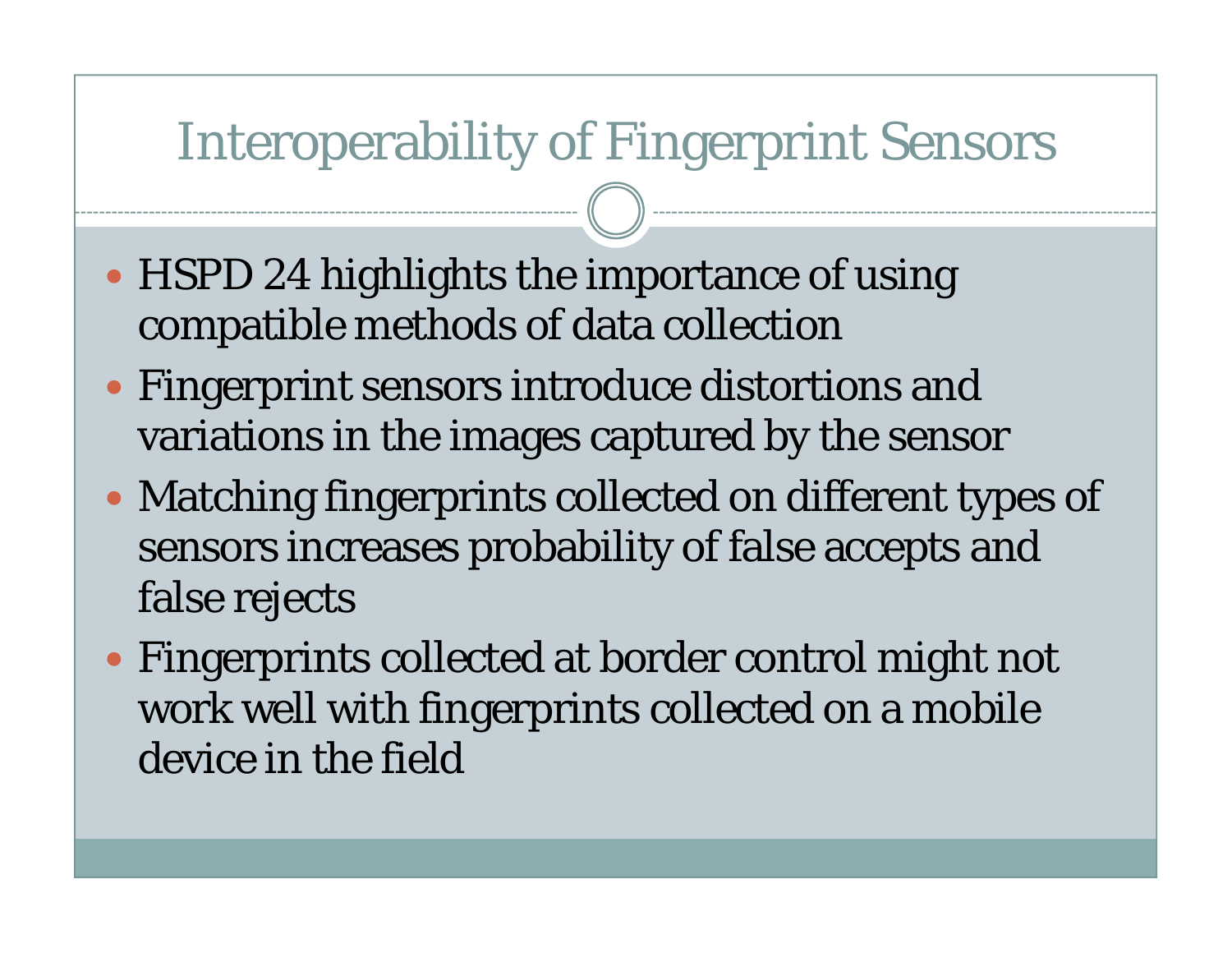# Interoperability

- MINEX Test evaluated interoperability of fingerprint template generators and matchers
- Currently conducting research on statistical testing of interoperability of sensors
- Evaluating a compensation model to remove geometric inconsistencies between fingerprint images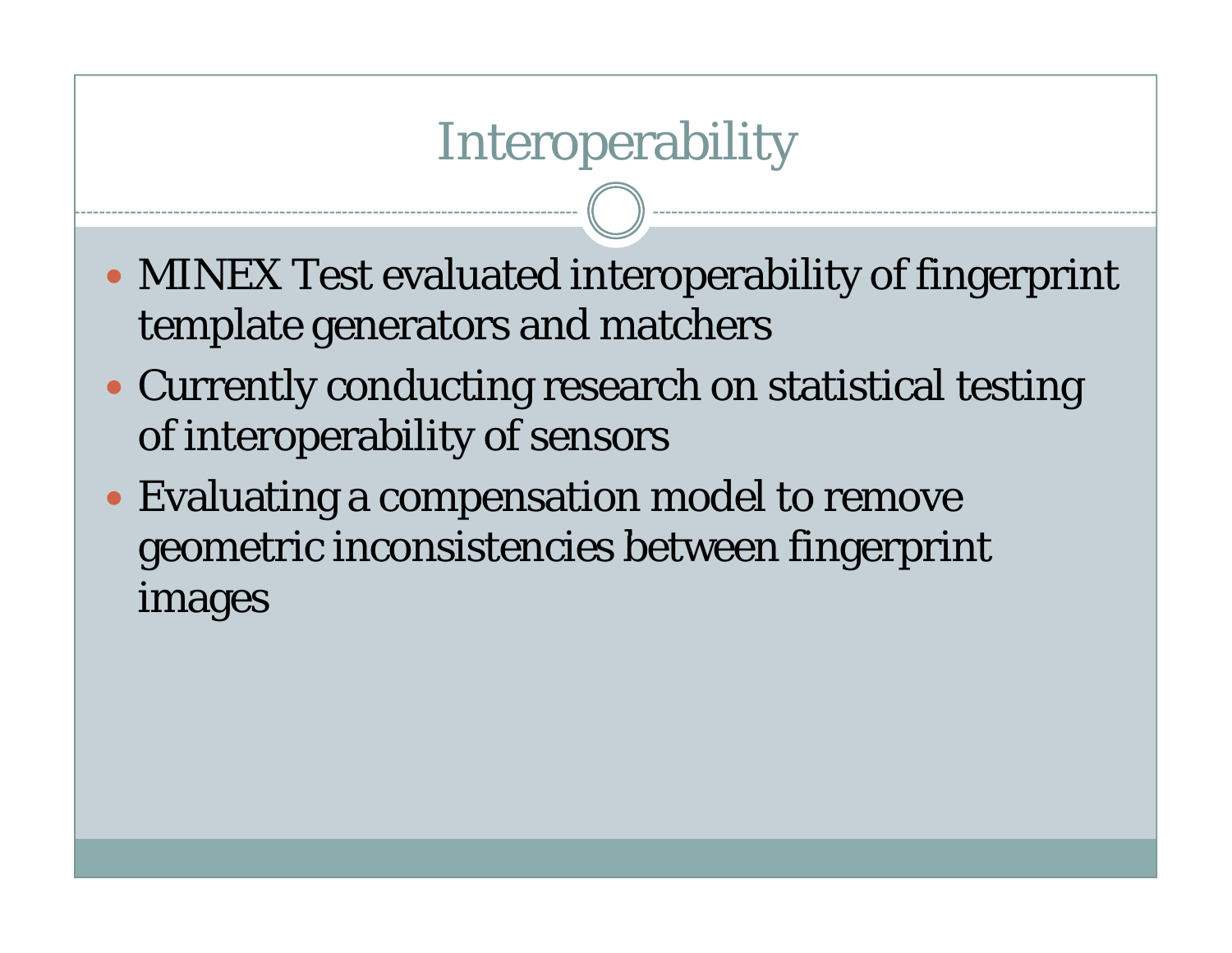### MultiBiometrics

- Next Generation Identification systems will be capable of capturing and storing multiple biometrics
- Key challenge is how to fuse the multiple biometric traits to improve matching ability
- Extend the knowledge of image quality from single modality to impact of quality on multiple modalities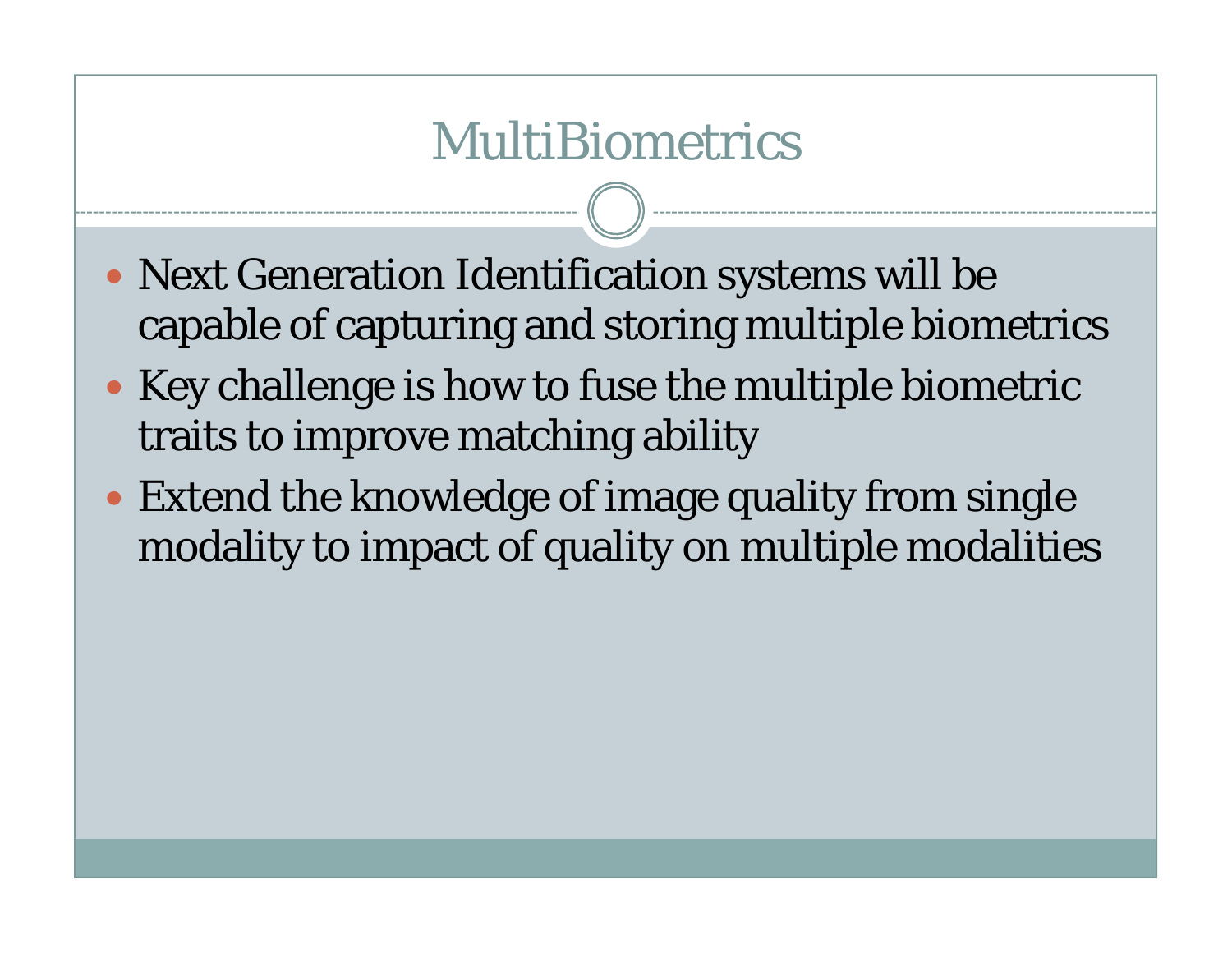#### Testing Effectiveness of Standards

- Are standards helping to maintain the matching ability while promoting data exchange, standardized capture methods, and use in multiple applications?
- Large scale tests required to understand the impact of standards (MINEX, IREX)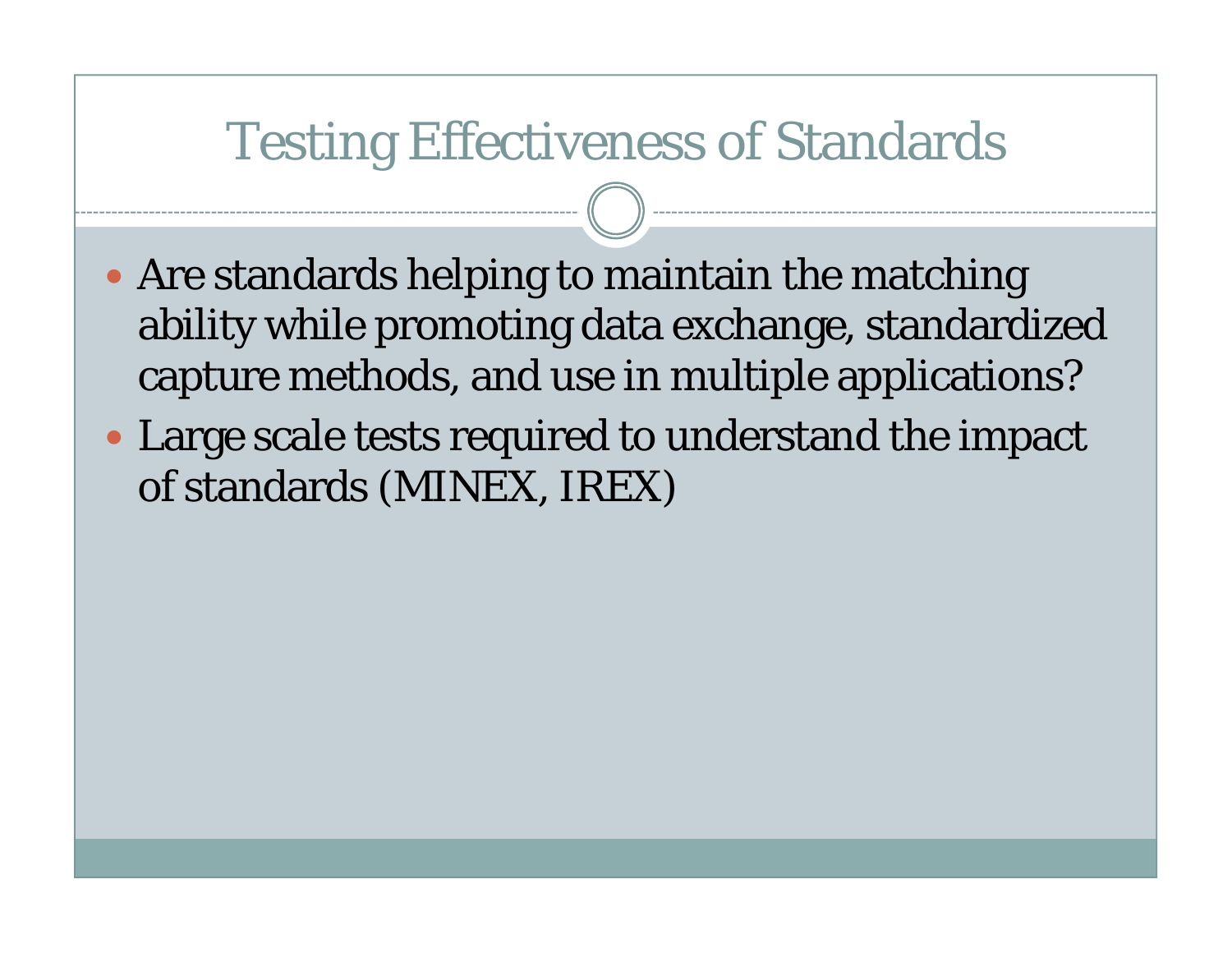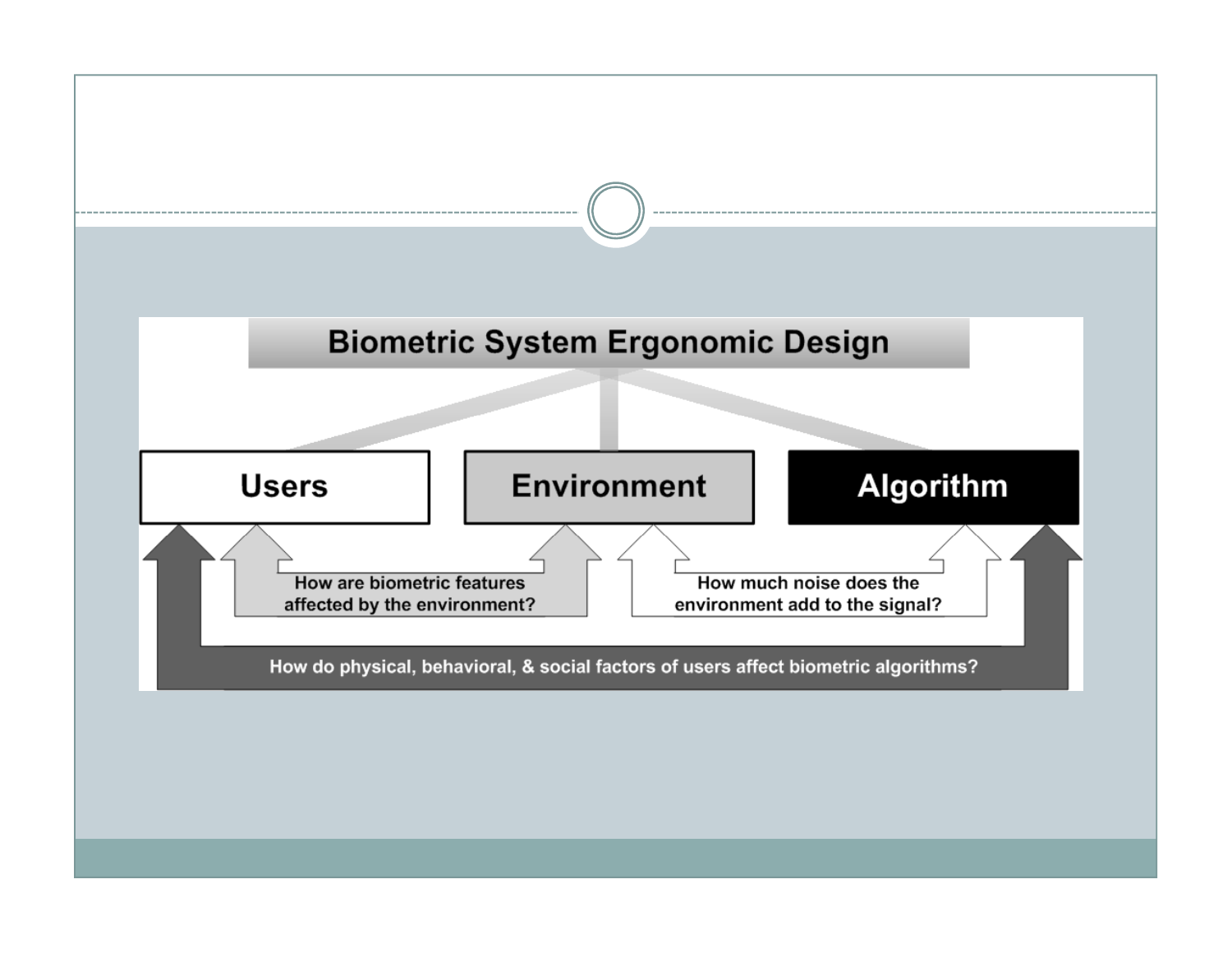- What impacts the performance of a biometric system?
	- $\circ$  Is the algorithm the cause of matching errors?
	- $\circ$  Is the application/environment the problem?
	- $\circ$  Is the design of the sensor the problem?
	- $\bullet$  Are the users the problem?
		- $\star$  Cannot do what the system/sensor is asking for.
		- $\ast$  Do not understand how to use the system/sensor.
		- ÙCannot produce repeatable images.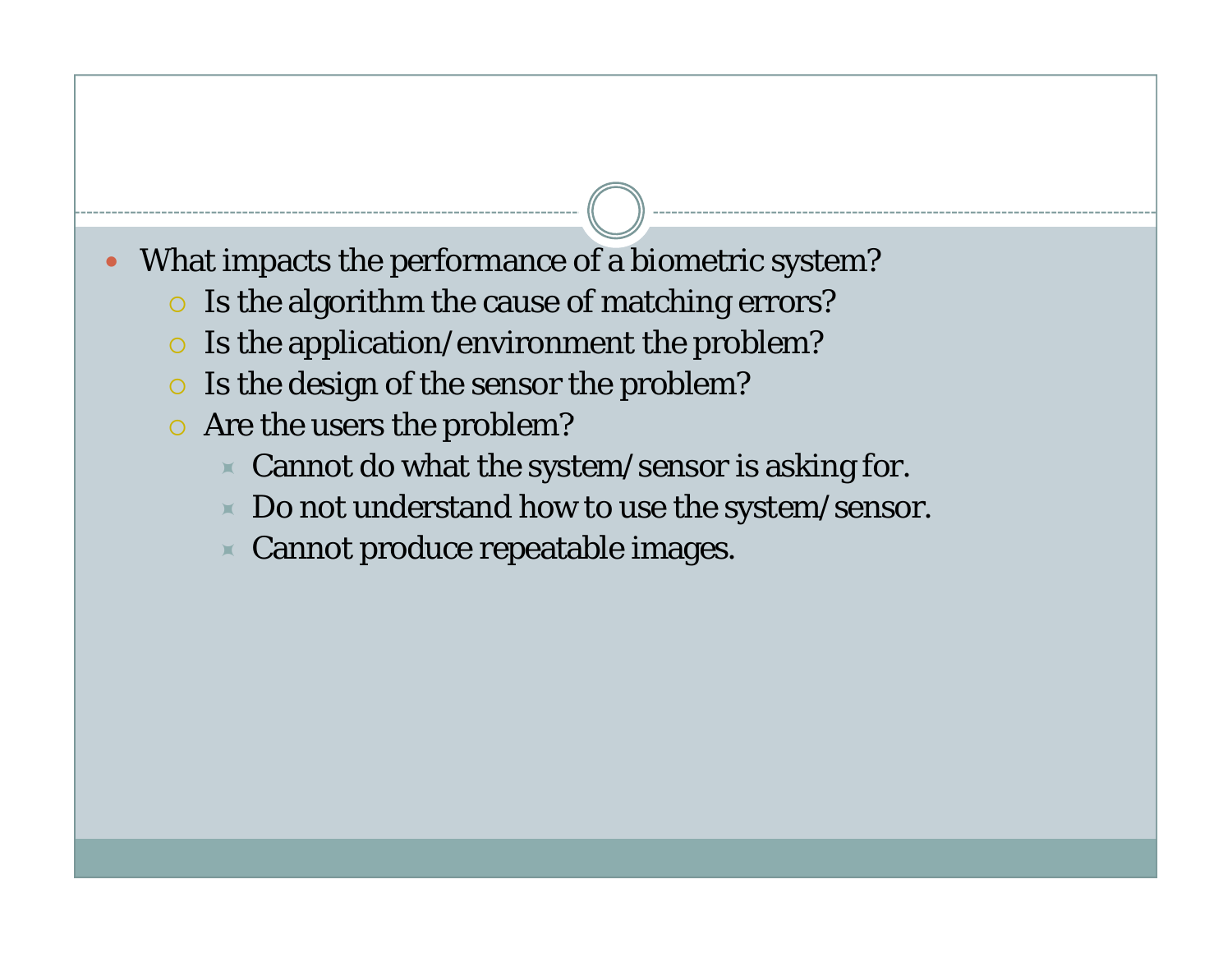